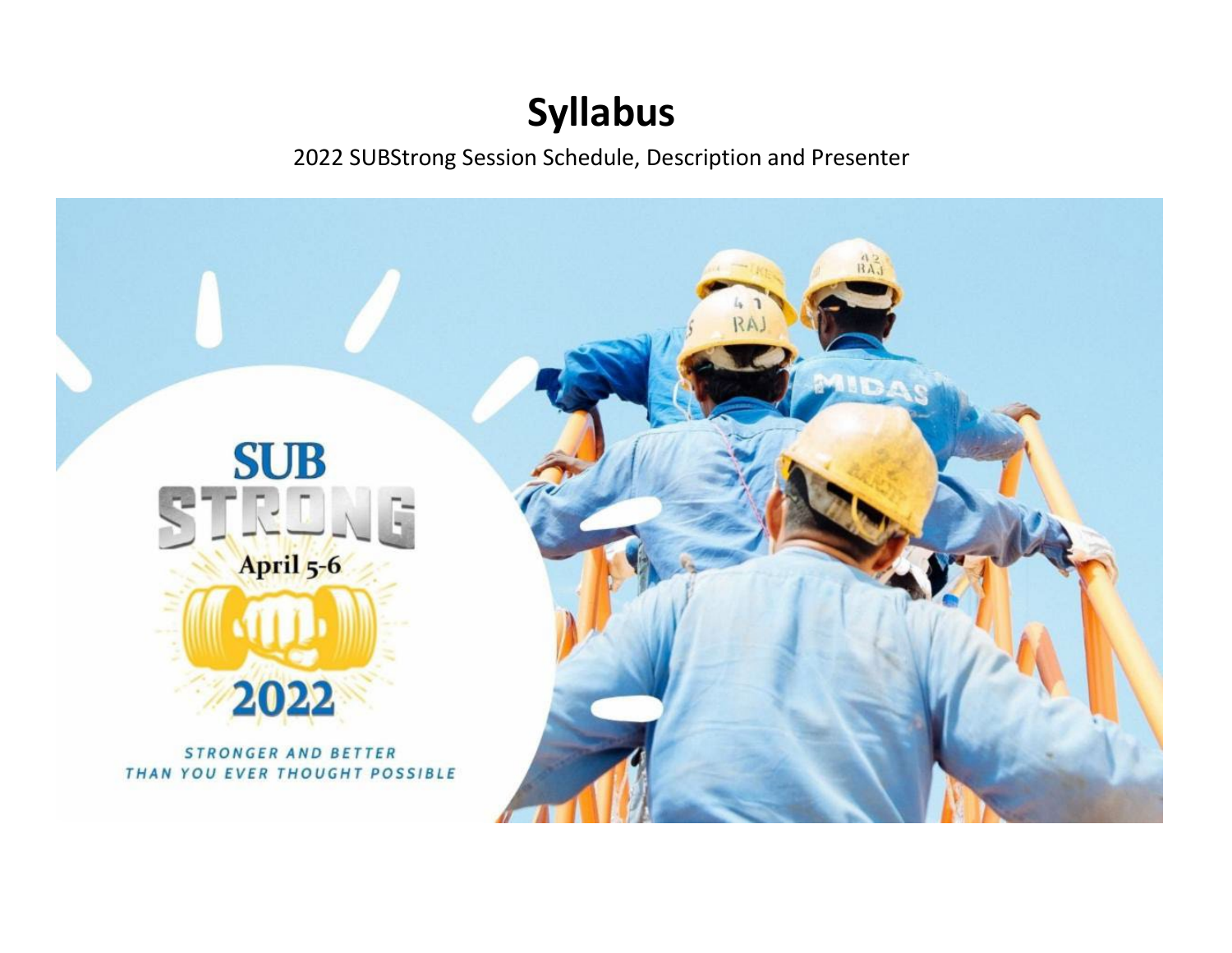## **2022 SUBStrong Syllabus | Tuesday, April 5, 2022**

| <b>TIME</b> | <b>TOPIC</b>                                                                                                                                                                                                                                                                                                                                                                                                                                                                                       |
|-------------|----------------------------------------------------------------------------------------------------------------------------------------------------------------------------------------------------------------------------------------------------------------------------------------------------------------------------------------------------------------------------------------------------------------------------------------------------------------------------------------------------|
| 9:00 a.m.   | Keynote                                                                                                                                                                                                                                                                                                                                                                                                                                                                                            |
|             | 2022 Construction Overview & Economic Update<br><b>Rex Buchanan, American Institute of Steel Construction</b>                                                                                                                                                                                                                                                                                                                                                                                      |
|             | We have come to expect a year-end economic forecast and projections for the coming year. At year-end we do not have all the data from the current year,<br>today we do, giving us a firm base to work from. The 2022 first quarter as just closed, how are we tracking? How are the projections and the forecasts of late<br>2021 measuring up? Are there adjustments that the construction industry is facing and what a construction business can expect in the remaining 3 quarters of<br>2022? |
|             | Rex Buchanan with the American Institute of Steel Construction has been delivering year-end and economic updates for many years. His discussion of top<br>economic factors impacting the construction industry with a focus on commercial construction is a candid, no nonsense approach to what is often a dry and<br>boring discussion. To be sure the opening keynote presentation of 2022 SUBStrong will get us looking ahead with an eye for what is coming and how to best<br>prepare.       |
|             |                                                                                                                                                                                                                                                                                                                                                                                                                                                                                                    |
| 10:00 a.m.  | TRACK: Reading Between the Lines, contract study                                                                                                                                                                                                                                                                                                                                                                                                                                                   |
|             | <b>What's In The Contract</b><br>Amanda C. Hoberg, Esq., Woods Aitken                                                                                                                                                                                                                                                                                                                                                                                                                              |
|             | ASAC Attorney's Council launch a 24 series contract study, Reading Between the Lines with the first of four sessions to be offered at 2022 SUBStrong, with<br>monthly sessions continuing throughout 2022. Attendees will be on their way to earning the certificate of attendance, a champion of the construction contract<br>designation.                                                                                                                                                        |
|             | A "contract" is an exchange of promises. One party makes one set of promises, in exchange for promises made by the other party to the contract, whether it is<br>called an "agreement," or a "purchase order," or a "memorandum of understanding," or anything else you like. An exchange of promises, such as a promise to<br>provide work, materials and/or equipment in exchange for a promise of payment, is a "contract."                                                                     |
|             | The contract promises don't necessarily have to be in writing, though that is preferred. If the promises are in writing, they won't necessarily be contained in a<br>single document. In fact, for construction subcontractors, the promises exchanged in a "contract" are not ordinarily contained in a single document and are<br>instead spread out among numerous "contract documents." So, what's in your contract?                                                                           |
|             |                                                                                                                                                                                                                                                                                                                                                                                                                                                                                                    |
|             |                                                                                                                                                                                                                                                                                                                                                                                                                                                                                                    |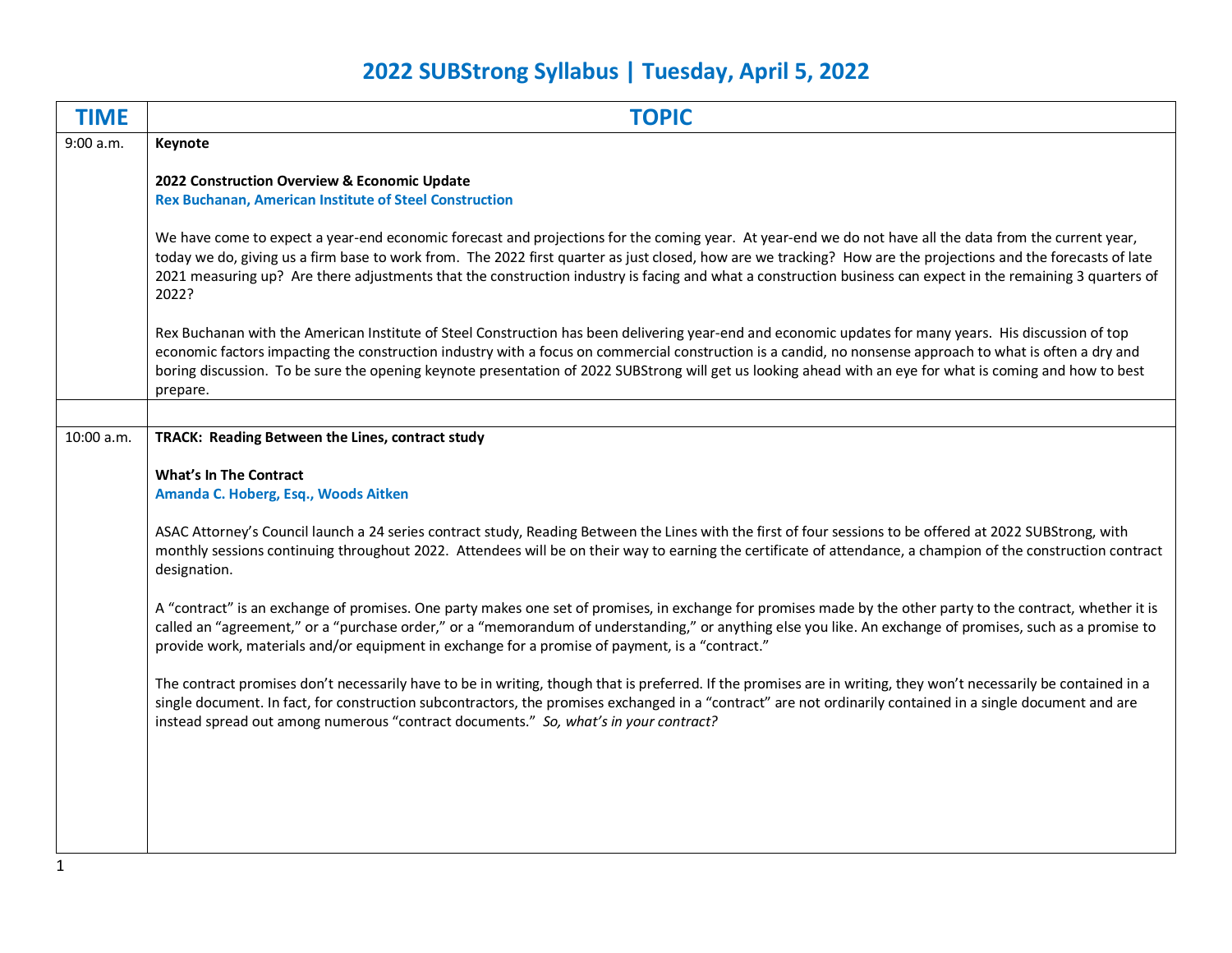| 10:00 a.m. | TRACK: Win the Battle Consistency: Unleash the Guide to Full Potential                                                                                            |
|------------|-------------------------------------------------------------------------------------------------------------------------------------------------------------------|
|            | TOPIC: Analyze Lifecycle Curve - Part 1                                                                                                                           |
|            | <b>Grant Lebahn, Owner, Resource Gravity</b>                                                                                                                      |
|            |                                                                                                                                                                   |
|            | 2022 SUBStrong is pleased to offer attendees the information and tools to expand their initial business plans into customized capacity-building guides. The 4-    |
|            | part series, Win The Battle of Consistency, will unleash your full business potential. Grant Lebahn will take attendees through the objectives to advance your    |
|            | business strategy planning, enable tactical implementation methods, and customize internal frameworks for operational consistency. The take-away: providing       |
|            | no-nonsense functional practices that will help you develop your path to reach your full business potential.                                                      |
|            | <b>Battle Plan Stages</b>                                                                                                                                         |
|            | Enterprising - Procurement and Core Product Development<br>a.                                                                                                     |
|            | Documentation - Technology and Systems Utilized<br>b.                                                                                                             |
|            | Process - How to Manage Work and be Versatile w/Clients<br>c.                                                                                                     |
|            | d.<br>Hurdles: Contract Expectations, Must Win 3x's for Profit, Lose Focus and Become Stagnant, Mission                                                           |
|            | Drift and Lose Vision and Purpose                                                                                                                                 |
|            |                                                                                                                                                                   |
| 11:00 a.m. | TRACK: Reading Between the Lines, contract study                                                                                                                  |
|            |                                                                                                                                                                   |
|            | <b>TOPIC: What's NOT In The Contract</b>                                                                                                                          |
|            | Abigail R. Frame, Esq., Woods Aitken                                                                                                                              |
|            | ASAC Attorney's Council launch a 24 series contract study, Reading Between the Lines with the first of four sessions to be offered at 2022 SUBStrong, with        |
|            | monthly sessions continuing throughout 2022. Attendees will be on their way to earning the certificate of attendance, a champion of the construction contract     |
|            | designation.                                                                                                                                                      |
|            |                                                                                                                                                                   |
|            | A contract is an exchange of promises, and construction subcontracts can easily include any number of pages of written promises incorporated from various         |
|            | documents. The promises made by the subcontractor are usually quite detailed, and the general contractor's promises concerning the timing of payments are         |
|            | normally detailed as well. However, a general contractor is not merely a conduit of funds from the owner to its subcontractors. General contractors have          |
|            | responsibilities besides payment, such as their responsibility to sequence and coordinate the project in such a way that the subcontractor has sufficient room,   |
|            | time and access to complete its work. Sometimes, they have some self-performance obligations.                                                                     |
|            | Unfortunately, despite the often lengthy nature of contract clauses designed to exculpate the owner and general contractor from liability for their decisions and |
|            | actions, construction subcontracts frequently lack a list of specific responsibilities that the general contractor must fulfill. So, What's NOT in Your Contract? |
|            |                                                                                                                                                                   |
|            |                                                                                                                                                                   |
|            |                                                                                                                                                                   |
|            |                                                                                                                                                                   |
|            |                                                                                                                                                                   |
|            |                                                                                                                                                                   |
|            |                                                                                                                                                                   |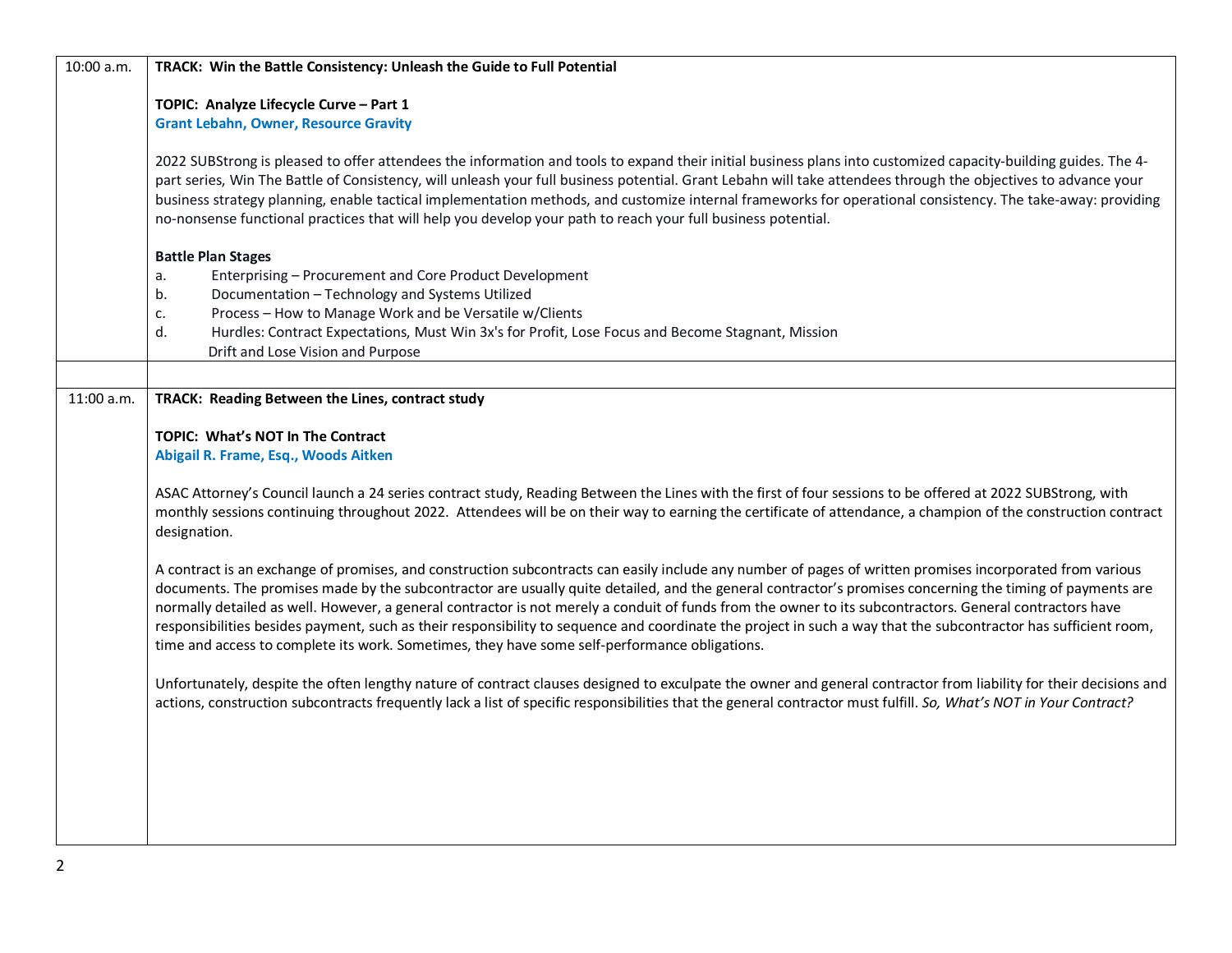| 11:00 a.m. | <b>TRACK: Workforce Development</b>                                                                                                                                                                                                                                                                                                                                                                                                                                                                                    |
|------------|------------------------------------------------------------------------------------------------------------------------------------------------------------------------------------------------------------------------------------------------------------------------------------------------------------------------------------------------------------------------------------------------------------------------------------------------------------------------------------------------------------------------|
|            | TOPIC: Navigating the New Talent Landscape<br><b>Audrey Sevalt, HR Consultant, BBSI</b>                                                                                                                                                                                                                                                                                                                                                                                                                                |
|            | Hiring and keeping employees is a challenge and any company who is looking to hire and retain employees knows that it is not as easy as advertising, or<br>'Hiring'! This session explores your pain points and frustration level and who the workers are and why their preferences matter. Once we talk through the<br>talent landscape, we'll walk through people strategies and what the competition is doing to attract employees you want for your company. And you will have<br>several strategies to keep them. |
| 1:00 p.m.  | TRACK: 2022 Hot Topics and Trends in Construction, your undivided attention please                                                                                                                                                                                                                                                                                                                                                                                                                                     |
|            |                                                                                                                                                                                                                                                                                                                                                                                                                                                                                                                        |
|            | TOPIC: The Hidden Epidemic: Identifying and Finding Mental Health Solutions Within Your Company                                                                                                                                                                                                                                                                                                                                                                                                                        |
|            | David Shapiro, Program Manager, Health Links                                                                                                                                                                                                                                                                                                                                                                                                                                                                           |
|            | Vincent Atchity, President/CEO, Mental Health Colorado                                                                                                                                                                                                                                                                                                                                                                                                                                                                 |
|            | Alex Yannacone, Dir Education & Community Programs, CU Depression Center/Anchutz Medical Campus                                                                                                                                                                                                                                                                                                                                                                                                                        |
|            | <b>Moderator</b>                                                                                                                                                                                                                                                                                                                                                                                                                                                                                                       |
|            | Erika Anderson, Manager, Culture of Care/AGC Colorado                                                                                                                                                                                                                                                                                                                                                                                                                                                                  |
|            |                                                                                                                                                                                                                                                                                                                                                                                                                                                                                                                        |
|            | Panel Discussion bringing to light the epidemic of mental health issues: suicide, substance abuse, depression in the construction industry and the resources and<br>solutions for attendees to utilize in order to aid and help the construction workforce.                                                                                                                                                                                                                                                            |
|            |                                                                                                                                                                                                                                                                                                                                                                                                                                                                                                                        |
| 1:00 p.m.  | TRACK: Win the Battle Consistency: Unleash the Guide to Full Potential                                                                                                                                                                                                                                                                                                                                                                                                                                                 |
|            |                                                                                                                                                                                                                                                                                                                                                                                                                                                                                                                        |
|            | TOPIC: Realize Strategy - Part 2<br><b>Grant Lebahn, Owner, Resource Gravity</b>                                                                                                                                                                                                                                                                                                                                                                                                                                       |
|            |                                                                                                                                                                                                                                                                                                                                                                                                                                                                                                                        |
|            | 2022 SUBStrong is pleased to offer attendees the information and tools to expand their internal business plans into customized capacity-building guides. The 4-                                                                                                                                                                                                                                                                                                                                                        |
|            | part series Win The Battle of Consistency will unleash your full business potential.                                                                                                                                                                                                                                                                                                                                                                                                                                   |
|            | This afternoon, Grant Lebahn will take attendees through the objectives to advance your business strategy. Today, great businesses must provide                                                                                                                                                                                                                                                                                                                                                                        |
|            | meaningful strategy clarity and transparent culture to find, hire, and retain qualified people effectively. Advancing your annual strategic plan or                                                                                                                                                                                                                                                                                                                                                                    |
|            | creating a new one requires commitment and simplicity for the key leadership team members who serve your organization's vision, mission, and                                                                                                                                                                                                                                                                                                                                                                           |
|            | purpose.                                                                                                                                                                                                                                                                                                                                                                                                                                                                                                               |
|            |                                                                                                                                                                                                                                                                                                                                                                                                                                                                                                                        |
|            | This session focuses on the (1) Implementation Decision, (2) Discovery and Communication of Core Values, (3) Clarity of Passion, Niche, Vision,                                                                                                                                                                                                                                                                                                                                                                        |
|            | Mission, and (4) Annual Strategy Plan Based on Market Conditions and Successes.                                                                                                                                                                                                                                                                                                                                                                                                                                        |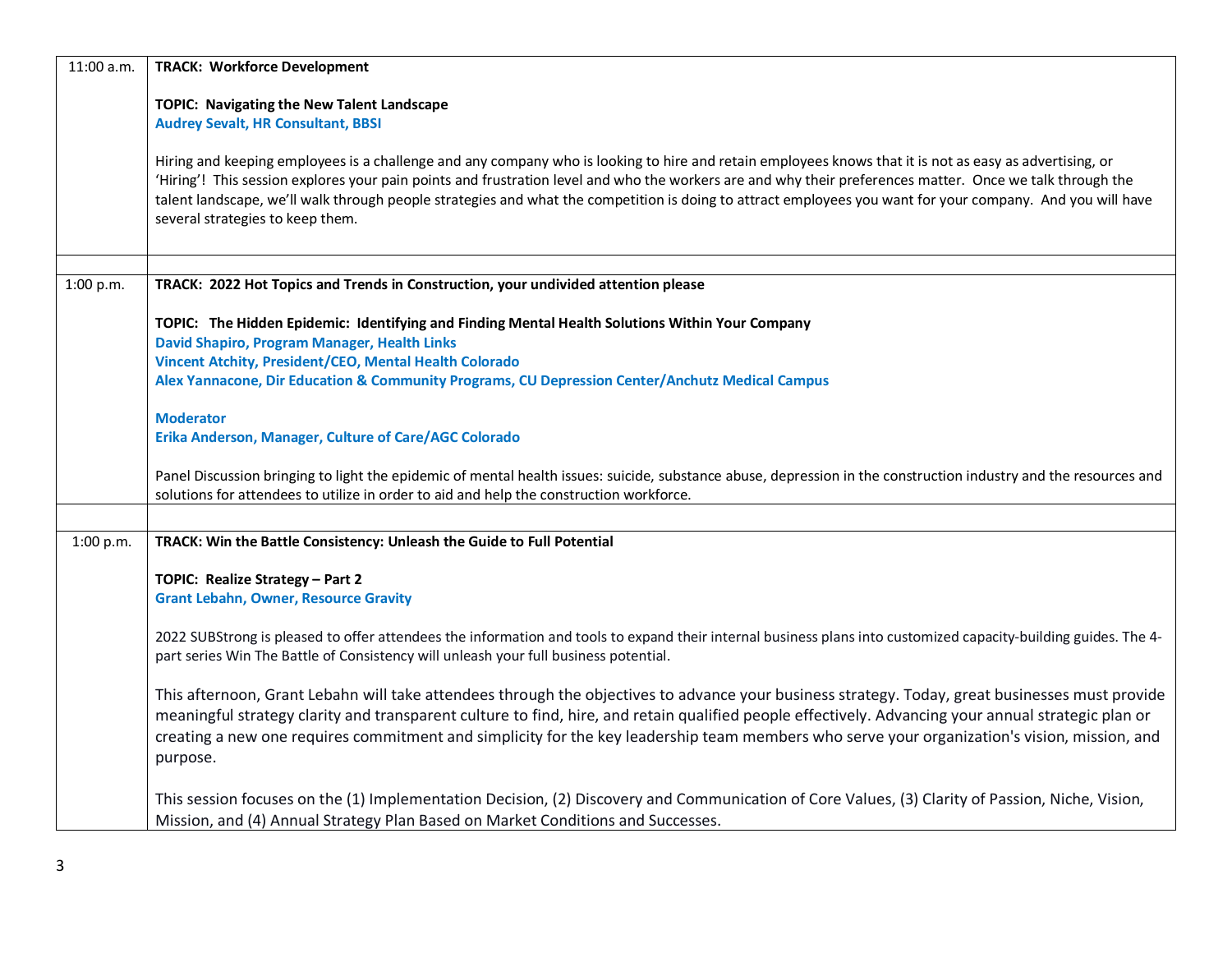| 2:00 p.m. | TRACK: Workforce Development, a different approach                                                                                                                                                                                                                                                                                                                                                                                                                                                                                                                                                                                                                                                                                                                                                             |
|-----------|----------------------------------------------------------------------------------------------------------------------------------------------------------------------------------------------------------------------------------------------------------------------------------------------------------------------------------------------------------------------------------------------------------------------------------------------------------------------------------------------------------------------------------------------------------------------------------------------------------------------------------------------------------------------------------------------------------------------------------------------------------------------------------------------------------------|
|           | TOPIC: Making Turnover a Problem of the Past: Providing Feedback and Career Development                                                                                                                                                                                                                                                                                                                                                                                                                                                                                                                                                                                                                                                                                                                        |
|           | <b>Audrey Sevalt, HR Consultant, BBSI</b>                                                                                                                                                                                                                                                                                                                                                                                                                                                                                                                                                                                                                                                                                                                                                                      |
|           | Did you know that turnover can be so expensive that it can prevent a company from thriving or meeting its goals? The focus of this presentation is to mitigate<br>turnover through several retention approaches and tools. Participants will walk away with practical approaches to keeping your valued employees.                                                                                                                                                                                                                                                                                                                                                                                                                                                                                             |
|           |                                                                                                                                                                                                                                                                                                                                                                                                                                                                                                                                                                                                                                                                                                                                                                                                                |
| 2:00 p.m. | TRACK: Leadership, listen, learn, lead                                                                                                                                                                                                                                                                                                                                                                                                                                                                                                                                                                                                                                                                                                                                                                         |
|           | TOPIC: The Great Expiry, Take Control of Your Prequal Process                                                                                                                                                                                                                                                                                                                                                                                                                                                                                                                                                                                                                                                                                                                                                  |
|           | <b>Austin Santiaguel, Account Manager, COMPASS</b>                                                                                                                                                                                                                                                                                                                                                                                                                                                                                                                                                                                                                                                                                                                                                             |
|           | Yuhan Zhuang, Partner/Owner, COMPASS                                                                                                                                                                                                                                                                                                                                                                                                                                                                                                                                                                                                                                                                                                                                                                           |
|           | Your year-end numbers are in and now it is time to update your 2022 prequalification submittals. 2021 Prequals have expired! The overall purpose of the pre-<br>qualification process is to ensure there is a reasonable prospect that each bidder who participates will have the demonstrated ability of expertise, capitalization<br>and resources to perform the final contract in a satisfactory manner. Is your prequal process an opportunity to do a self-assessment of your processes, abilities<br>and resources. Is this an opportunity to evaluate your business develop opportunities? Presentation focuses on the 5 key areas of the prequalification process.                                                                                                                                    |
|           |                                                                                                                                                                                                                                                                                                                                                                                                                                                                                                                                                                                                                                                                                                                                                                                                                |
|           | 1. What is a Prequalification and why?<br>2. Challenges subcontractors face in the process<br>3. Subcontractor-Centric Prequalification<br>4. Justification and Benefits<br>5. What can you do today?                                                                                                                                                                                                                                                                                                                                                                                                                                                                                                                                                                                                          |
|           |                                                                                                                                                                                                                                                                                                                                                                                                                                                                                                                                                                                                                                                                                                                                                                                                                |
| 3:00 p.m. | TRACK: 2022 Hot Topics and Trends in Construction, your undivided attention please                                                                                                                                                                                                                                                                                                                                                                                                                                                                                                                                                                                                                                                                                                                             |
|           |                                                                                                                                                                                                                                                                                                                                                                                                                                                                                                                                                                                                                                                                                                                                                                                                                |
|           | <b>TOPIC: Cyber Security &amp; IT Best Practices</b><br><b>Scott Petree, CPA   Cyber Security Specialist, Plante Moran</b>                                                                                                                                                                                                                                                                                                                                                                                                                                                                                                                                                                                                                                                                                     |
|           | Mike Lopez, CPA   IT Best Practices, Plante Moran                                                                                                                                                                                                                                                                                                                                                                                                                                                                                                                                                                                                                                                                                                                                                              |
|           | We are living and working in the digital age and our business and personal information to some degree is available via the internet. Whether a business owner<br>or individual who uses a computer or mobile device, we are accustomed to managing risk, but cyber security remains a bit of a mystery. This session explores<br>the importance of cybersecurity because it protects all categories of data from theft and damage. Unfortunately, there are cyber attackers who want to steal<br>your information and use it to cause harm. The discussion includes IT Best Practices or tools and tasks that include guidelines that will minimize your cyber risk<br>if followed. You wouldn't drive a car without knowing the rules of the road, this session prepares you to operate on the cyber highway. |
|           |                                                                                                                                                                                                                                                                                                                                                                                                                                                                                                                                                                                                                                                                                                                                                                                                                |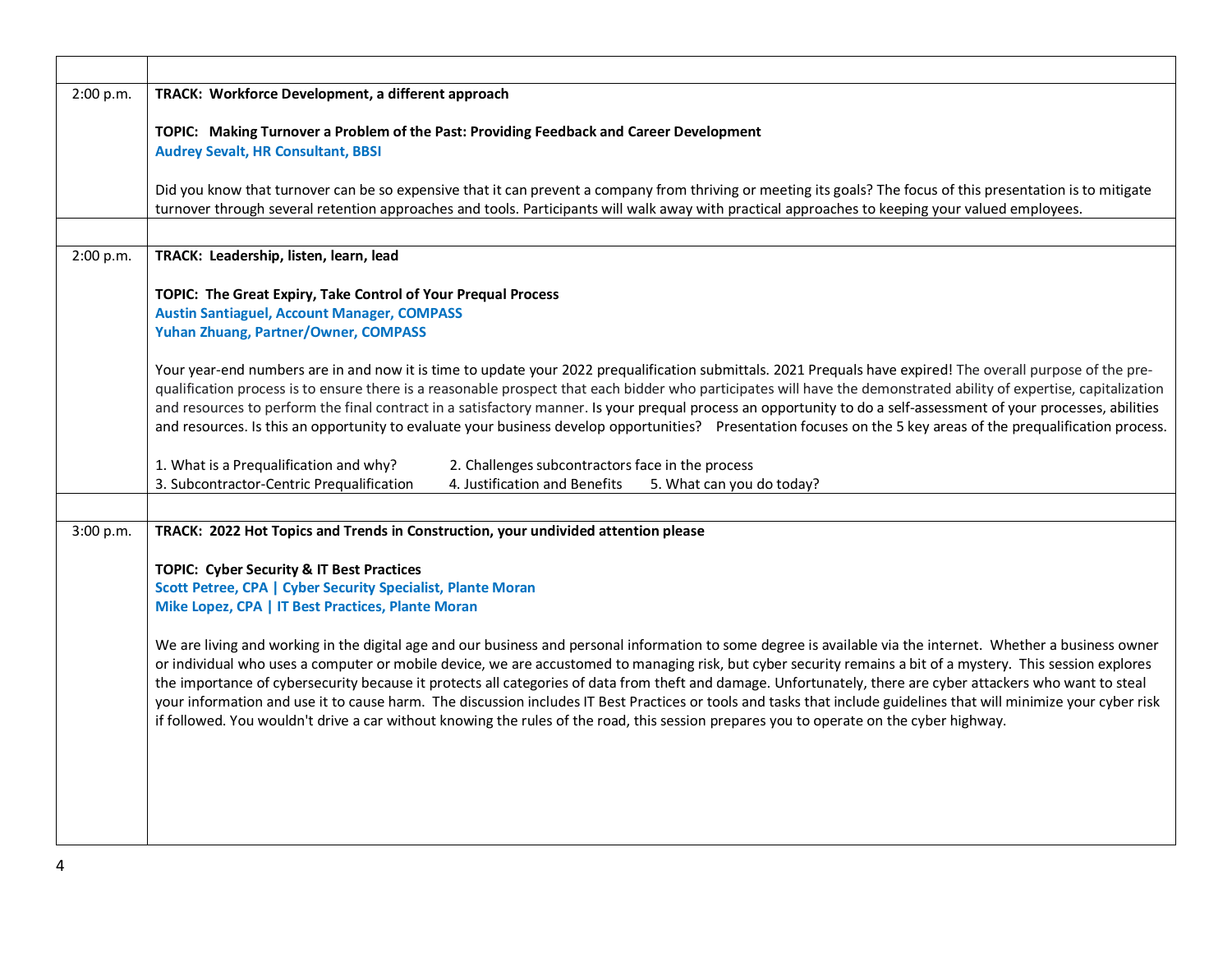| 3:00 p.m. | TRACK: Leadership, listen, learn, lead                                                                                                                                                                                                                                   |
|-----------|--------------------------------------------------------------------------------------------------------------------------------------------------------------------------------------------------------------------------------------------------------------------------|
|           | TOPIC: Leadership for Success: Building a Leadership Culture<br>Dirk F. Dykson, Partner, Portocol Business Strategies<br><b>Mike Tafoya, Partner, Portocol Business Strategies</b>                                                                                       |
|           | Creating a Culture of Leadership is an essential element for business owners to attract and retain talent. A culture of leadership is based on a well-defined<br>vision, core values, and mission statement that describes what you do as well as how and why you do it. |
|           | Join thought leaders Mike Tafoya and Dirk Dykson, Partners at Portocol Business Strategies, for a high-impact discussion on how to create a Culture of<br>Leadership in your business.<br>In this one-hour session, you will                                             |
|           | Learn the importance of a well-defined culture                                                                                                                                                                                                                           |
|           | Evaluate your existing culture for improvement                                                                                                                                                                                                                           |
|           | Discover tools to engage your employees in a meaningful way                                                                                                                                                                                                              |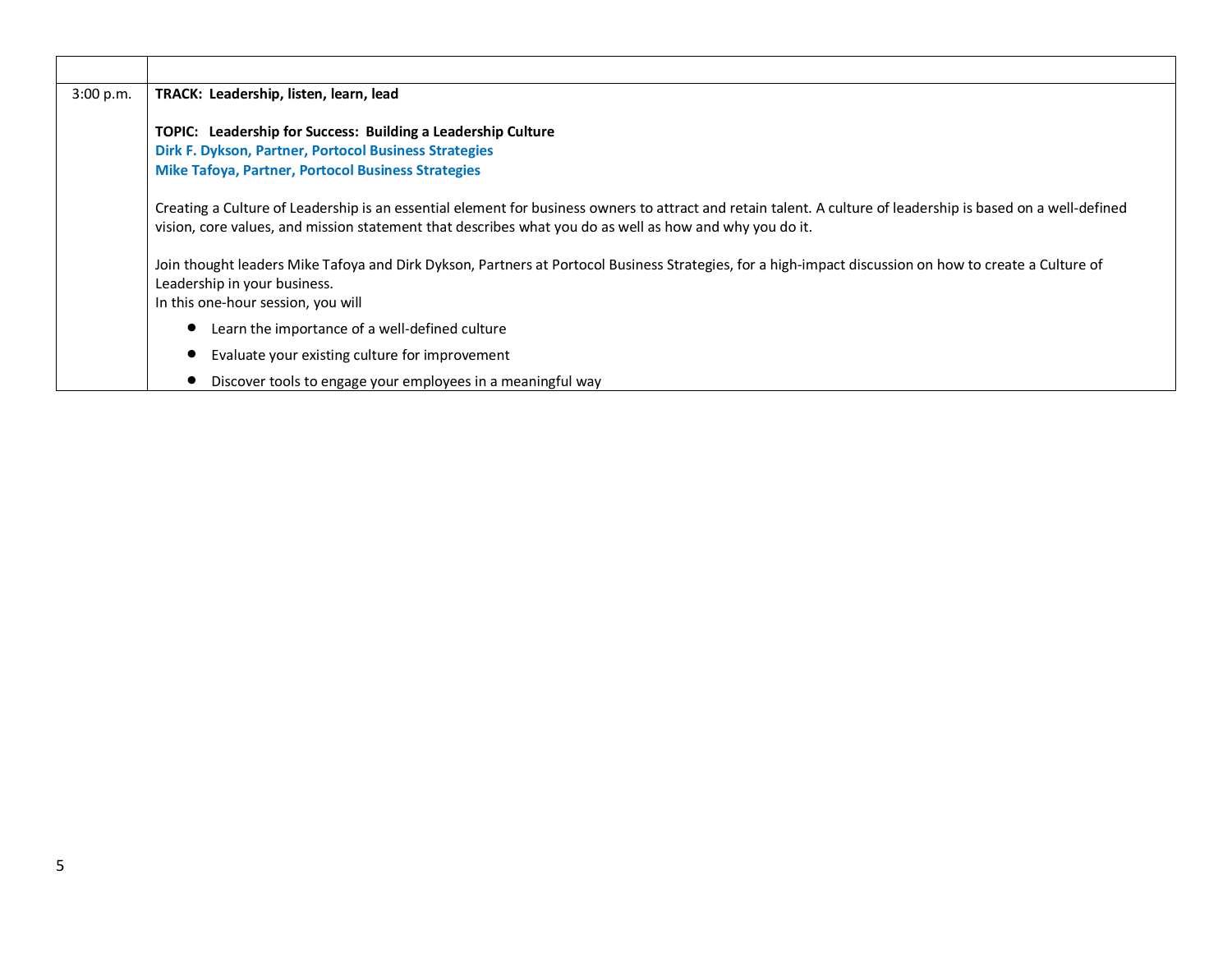## **2022 SUBStrong Syllabus | Wednesday, April 6, 2022**

| <b>TIME</b> | <b>TOPIC</b>                                                                                                                                                                                                                                                                                                                  |
|-------------|-------------------------------------------------------------------------------------------------------------------------------------------------------------------------------------------------------------------------------------------------------------------------------------------------------------------------------|
|             |                                                                                                                                                                                                                                                                                                                               |
| 9:00 a.m.   | Keynote                                                                                                                                                                                                                                                                                                                       |
|             | <b>Where Have All the Workers Gone?</b>                                                                                                                                                                                                                                                                                       |
|             | Larry Williams, President, MEMCO                                                                                                                                                                                                                                                                                              |
|             |                                                                                                                                                                                                                                                                                                                               |
|             | A discussion of where manpower has traditionally come from over past few decades, how that has changed and why. What challenges that presents for                                                                                                                                                                             |
|             | contractors and what is needed for contractors to meet their manpower needs now and in the future. Do you know the competition, really know the                                                                                                                                                                               |
|             | competition? Now that we have the facts, what are the solutions? We are familiar with what the construction industry is doing to meet the challenges of<br>workforce needs currently and in the future. We ask, how is that working for you? That isn't the question, is it? Perhaps the better question is what are we or    |
|             | more specific, what are you not doing to recruit and retain the employees to meet the demands of your business?                                                                                                                                                                                                               |
|             |                                                                                                                                                                                                                                                                                                                               |
| 10:00 a.m.  | TRACK: Win the Battle of Consistency: Unleash the Guide to Full Potential                                                                                                                                                                                                                                                     |
|             |                                                                                                                                                                                                                                                                                                                               |
|             | TOPIC: Enable Tactics - Part 3<br><b>Grant Lebahn, Owner, Resource Gravity</b>                                                                                                                                                                                                                                                |
|             |                                                                                                                                                                                                                                                                                                                               |
|             | 2022 SUBStrong is pleased to offer attendees the information and tools to expand their internal business plans into customized capacity-building guides. The 4-                                                                                                                                                               |
|             | part series Win The Battle of Consistency will unleash your full business potential.                                                                                                                                                                                                                                          |
|             |                                                                                                                                                                                                                                                                                                                               |
|             | What is tactical? Tactical is characterized by skillful engagement or nimble maneuvering of procedure. Tactical movements or schemes are a plan of action                                                                                                                                                                     |
|             | designed to be expedient toward gaining a desired end or advantage. In this session, Grant Lebahn focuses on managing conflict and risks and deliberately<br>aligning your annual strategy and those pesky policies and procedures. It will include a tactical discussion of resources, technology, and data management. Roll |
|             | up your sleeves; this is getting interesting!                                                                                                                                                                                                                                                                                 |
|             |                                                                                                                                                                                                                                                                                                                               |
|             |                                                                                                                                                                                                                                                                                                                               |
|             |                                                                                                                                                                                                                                                                                                                               |
|             |                                                                                                                                                                                                                                                                                                                               |
|             |                                                                                                                                                                                                                                                                                                                               |
|             |                                                                                                                                                                                                                                                                                                                               |
|             |                                                                                                                                                                                                                                                                                                                               |
|             |                                                                                                                                                                                                                                                                                                                               |
|             |                                                                                                                                                                                                                                                                                                                               |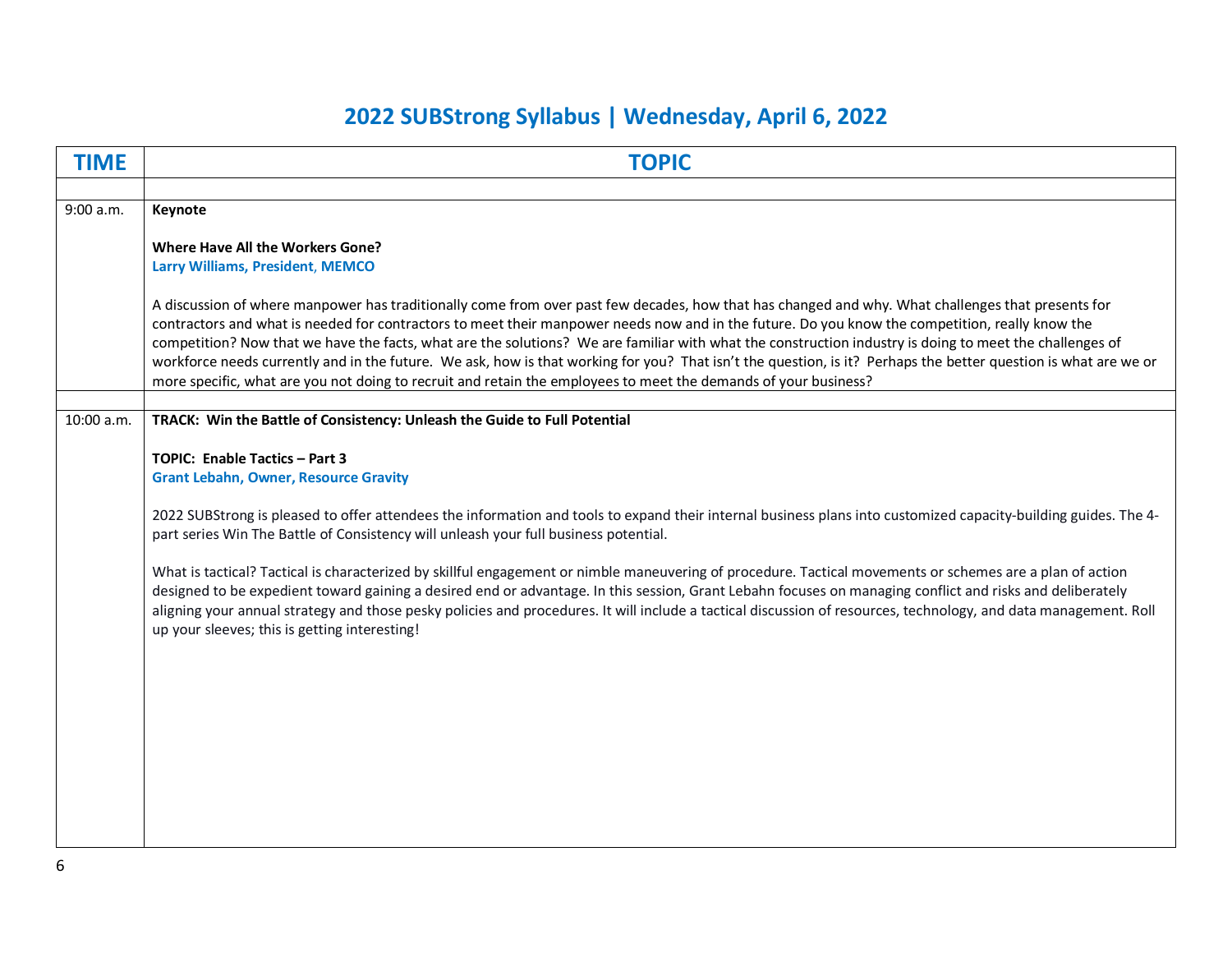| 10:00 a.m. | TRACK: 2022 Hot Topics and Trends in Construction, you cannot afford to ignore                                                                                                                                                                                                                                                    |
|------------|-----------------------------------------------------------------------------------------------------------------------------------------------------------------------------------------------------------------------------------------------------------------------------------------------------------------------------------|
|            | TOPIC: Get me Off this Escalator: Managing Pandemic Cost Escalations and Delays                                                                                                                                                                                                                                                   |
|            | Kate Strauss, Esq., Partner, Galvanize Law                                                                                                                                                                                                                                                                                        |
|            | Nick Williams, Director of Operations, Absolute Caulking & Waterproofing, Inc.                                                                                                                                                                                                                                                    |
|            |                                                                                                                                                                                                                                                                                                                                   |
|            | A discussion between Kate Strauss, Attorney and Partner/Galvanize Law Group and Nick Williams, Director of Operations/Absolute Caulking and Waterproofing                                                                                                                                                                         |
|            | on managing the day to day issues encountered on projects. The discussion dives into working with clients and customers on resolutions and working through<br>contract language and documentation to ensure communication is clear and all parties have a shared understanding.                                                   |
|            |                                                                                                                                                                                                                                                                                                                                   |
|            |                                                                                                                                                                                                                                                                                                                                   |
|            |                                                                                                                                                                                                                                                                                                                                   |
| 11:00 a.m. | TRACK: Workforce Development, a different approach                                                                                                                                                                                                                                                                                |
|            | <b>Topic: Coaching for High Performance</b>                                                                                                                                                                                                                                                                                       |
|            | <b>Audrey Sevalt, HR Consultant   BBSI</b>                                                                                                                                                                                                                                                                                        |
|            |                                                                                                                                                                                                                                                                                                                                   |
|            | Leaders have a critical role in motivating employees to surpass goals. The most important work to be done is to coach effectively. Coaching fuels high                                                                                                                                                                            |
|            | performance and holds everyone accountable in a constructive way. Great coaching retains talent and ultimately inspires people to stretch beyond their current<br>capabilities. This presentation will provide pointers on effective coaching to reinforce great performance with guidance for those difficult conversations when |
|            | employees aren't stepping up.                                                                                                                                                                                                                                                                                                     |
|            |                                                                                                                                                                                                                                                                                                                                   |
| 11:00 a.m. | TRACK: Leadership, listen, learn, lead                                                                                                                                                                                                                                                                                            |
|            | TOPIC: Strategic Communication: How to Frame your Message to Increase Engagement                                                                                                                                                                                                                                                  |
|            | <b>Trish Ennis, Executive Director, Colorado Safety Association</b>                                                                                                                                                                                                                                                               |
|            |                                                                                                                                                                                                                                                                                                                                   |
|            | This session will introduce attendees to the concept of using framing to create an effective information campaign. The science of framing can help leaders to be                                                                                                                                                                  |
|            | heard and understood. Changing the story and how it is told can increase the impact of the message. Attendees will be introduced to concepts that they can use                                                                                                                                                                    |
|            | to raise awareness and create change in their organizations                                                                                                                                                                                                                                                                       |
| 1:00 p.m.  | TRACK: Win the Battle of Consistency: Unleash the Guide to Full Potential                                                                                                                                                                                                                                                         |
|            | TOPIC: Advance Consistency - Part 4                                                                                                                                                                                                                                                                                               |
|            | <b>Grant Lebahn, Owner, Resource Gravity</b>                                                                                                                                                                                                                                                                                      |
|            |                                                                                                                                                                                                                                                                                                                                   |
|            | We conclude the 4-part series with a discussion of consistency. No matter how good our intentions and how specific the policies and procedures are, the result<br>depends on consistency. Fortunately, consistency is implemented and maintained through management, leadership, and trained operational procedures. The          |
|            | groundwork is setting team expectations, which means developing and retaining core talent. As discussed over the last couple of days, learn how to consistently                                                                                                                                                                   |
|            | train your team, advocate keeping current on new technology and methods, and then develop a periodic review and analysis of strategy vs. results. Not to                                                                                                                                                                          |
|            | worry, Grant covers the 'how to' of these objectives as he wraps up this series to Win the Battle of Consistency.                                                                                                                                                                                                                 |

7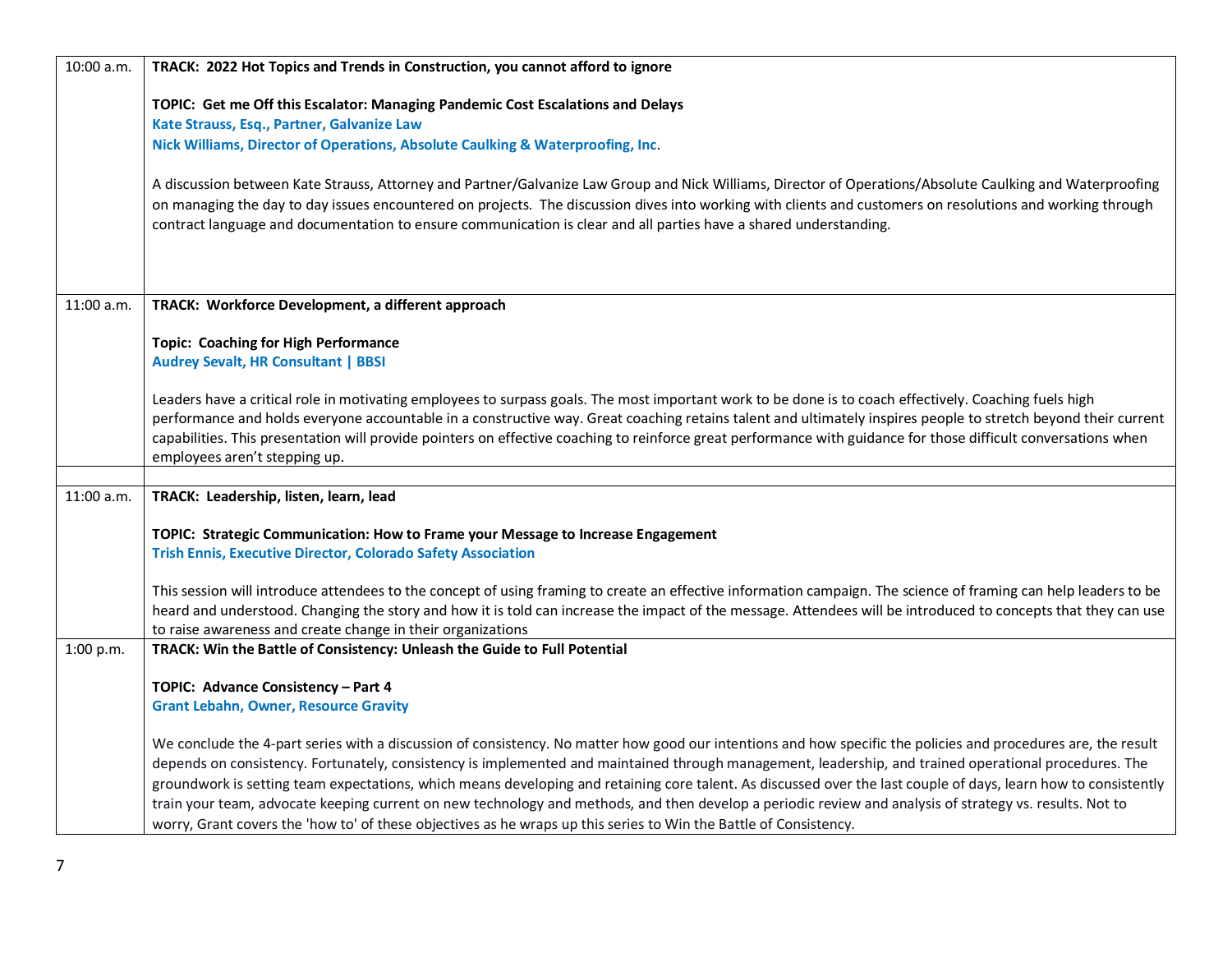| 1:00 p.m. | TRACK: 2022 Hot Topics and Trends in Construction, your undivided attention please                                                                                                                                                         |
|-----------|--------------------------------------------------------------------------------------------------------------------------------------------------------------------------------------------------------------------------------------------|
|           | TOPIC: Battling the Great Resignation: Improve Your Culture, Improve Your Employee Retention and Productivity                                                                                                                              |
|           | <b>Mark Olesen, Owner, Mark Olesen Group</b>                                                                                                                                                                                               |
|           | Mike Tafoya, Owner/Partner, Portocol Business Strategies                                                                                                                                                                                   |
|           | Dirk Dykson, Owner/Partner, Portocol Business Strategies                                                                                                                                                                                   |
|           | Overcoming the Great Resignation: 6 Stages to Building Loyal, Engaged Employees. More employees are leaving their jobs voluntarily than ever before.                                                                                       |
|           | Turnover is frustrating and expensive. You can't eliminate turnover completely, but you can make a significant difference by focusing on employee engagement<br>and long-term loyalty.                                                     |
|           | According to Gallup, less than one-third of U.S. workers are "engaged" in their jobs (meaning they are involved and excited about                                                                                                          |
|           | the work they're doing). Almost 20% are considered "actively disengaged." You deserve employees who are engaged and loyal to<br>your company.                                                                                              |
|           |                                                                                                                                                                                                                                            |
|           | Join thought leaders Mike Tafoya and Dirk Dykson, Partners at Portocol Business Strategies, for a high-impact discussion on how to change the culture in your<br>business by understanding 6 Stages to Building Loyal, Engaged Employees.  |
|           | In this impactful discussion you will:                                                                                                                                                                                                     |
|           | Understand the 6 stages every employee goes through<br>$\bullet$                                                                                                                                                                           |
|           | Learn to access and leverage employee strengths<br>$\bullet$                                                                                                                                                                               |
|           | Discover what employees need to thrive<br>$\bullet$                                                                                                                                                                                        |
|           |                                                                                                                                                                                                                                            |
| 2:00 p.m. | TRACK: Leadership, listen, learn, lead                                                                                                                                                                                                     |
|           | TOPIC: Harness the Power of Habit, practical positive feedback                                                                                                                                                                             |
|           | <b>Sharon Lipinski, Owner, Habit Mastery Consulting</b>                                                                                                                                                                                    |
|           | How do you ensure leaders incorporate positive feedback as part of their leadership style, provide them with tools and strategies to effectively provide positive                                                                          |
|           | feedback, and support them after safety training as they hone their positive feedback skills. You will be shocked by just how much of an impact this has on                                                                                |
|           | safety behavior and the demonstrated consistency in policies and procedures and team dynamics.                                                                                                                                             |
|           | In this session, Sharon Lipinski, CEO of Habit Mastery Consulting, will share:                                                                                                                                                             |
|           | . The impact of positive feedback on safety and safety culture.                                                                                                                                                                            |
|           | • A 4 phase structure to designing a successful behavior change initiative.                                                                                                                                                                |
|           | • Key goals and tasks for each phase                                                                                                                                                                                                       |
|           | Whether or not positive feedback is a behavior you're interested in improving, attendees will leave this session with a structure they can use to immediately<br>increase the effectiveness of their existing safety training initiatives. |
|           |                                                                                                                                                                                                                                            |
|           |                                                                                                                                                                                                                                            |